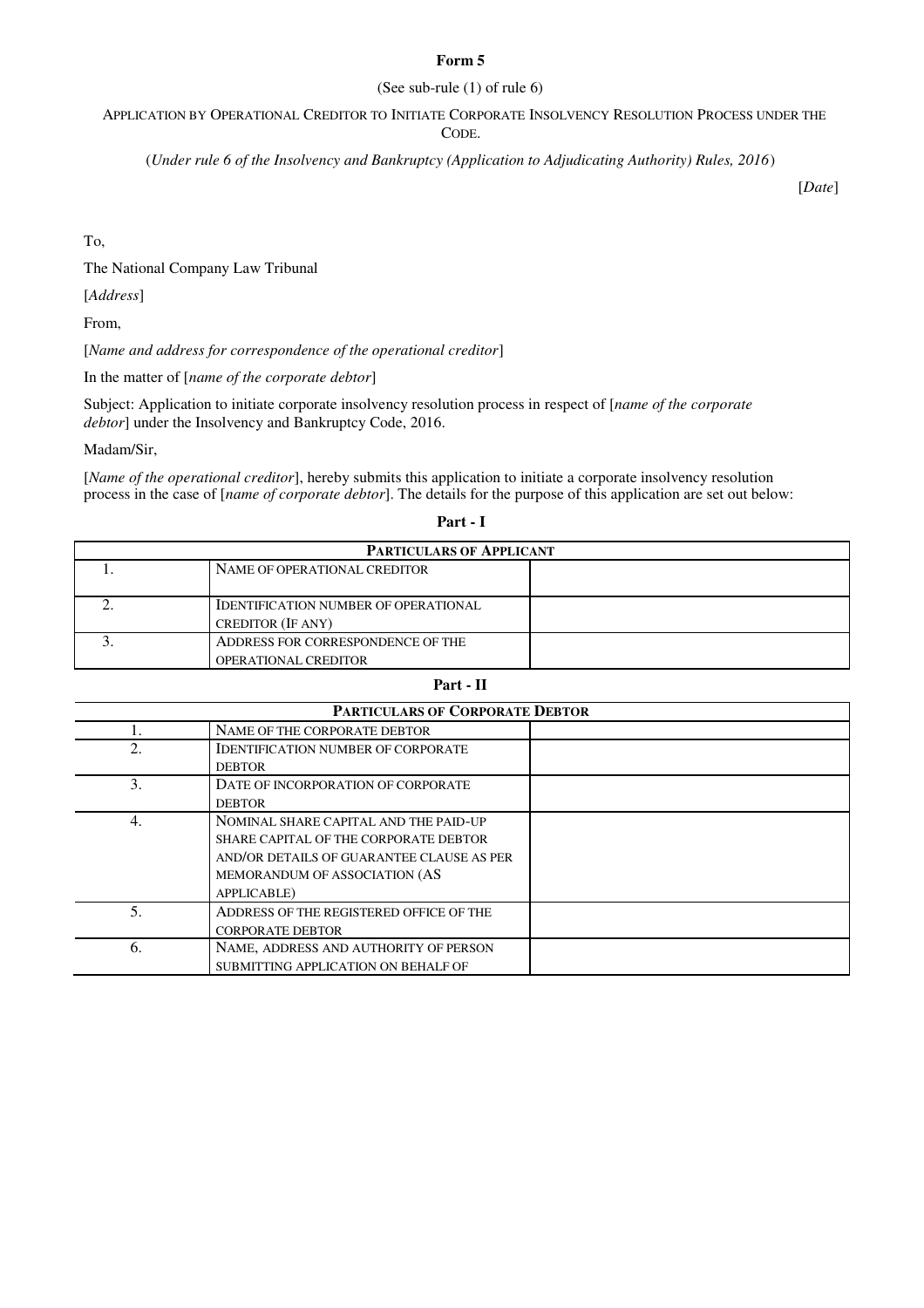| <b>OPERATIONAL CREDITOR</b>               |  |
|-------------------------------------------|--|
| (ENCLOSE AUTHORISATION)                   |  |
| NAME AND ADDRESS OF PERSON RESIDENT IN    |  |
| INDIA AUTHORISED TO ACCEPT THE SERVICE OF |  |
| PROCESS ON ITS BEHALF                     |  |
| (ENCLOSE AUTHORISATION)                   |  |

| Part-III       |                                                                                  |  |
|----------------|----------------------------------------------------------------------------------|--|
|                | <b>PARTICULARS OF THE PROPOSED INTERIM RESOLUTION PROFESSIONAL [IF PROPOSED]</b> |  |
|                | NAME, ADDRESS, EMAIL ADDRESS AND THE                                             |  |
|                | REGISTRATION NUMBER OF THE PROPOSED                                              |  |
|                | <b>INSOLVENCY PROFESSIONAL</b>                                                   |  |
| <b>Part-IV</b> |                                                                                  |  |

| <b>PARTICULARS OF OPERATIONAL DEBT</b> |                                              |  |
|----------------------------------------|----------------------------------------------|--|
|                                        | TOTAL AMOUNT OF DEBT,                        |  |
|                                        | DETAILS OF TRANSACTIONS ON ACCOUNT OF WHICH  |  |
|                                        | DEBT FELL DUE,                               |  |
|                                        | AND THE DATE FROM WHICH SUCH DEBT FELL DUE   |  |
| 2.                                     | AMOUNT CLAIMED TO BE IN DEFAULT AND THE DATE |  |
|                                        | ON WHICH THE DEFAULT OCCURRED                |  |
|                                        | (ATTACH THE WORKINGS FOR COMPUTATION OF      |  |
|                                        | AMOUNT AND DATES OF DEFAULT IN TABULAR       |  |
|                                        | FORM)                                        |  |

**Part-V** 

|               | PARTICULARS OF OPERATIONAL DEBT [DOCUMENTS, RECORDS AND EVIDENCE OF DEFAULT]                      |
|---------------|---------------------------------------------------------------------------------------------------|
| 1.            | PARTICULARS OF SECURITY HELD, IF ANY, THE DATE OF ITS CREATION, ITS ESTIMATED VALUE AS PER THE    |
|               | CREDITOR.                                                                                         |
|               | ATTACH A COPY OF A CERTIFICATE OF REGISTRATION OF CHARGE ISSUED BY THE REGISTRAR OF COMPANIES (IF |
|               | THE CORPORATE DEBTOR IS A COMPANY)                                                                |
| 2.            | DETAILS OF RESERVATION / RETENTION OF TITLE ARRANGEMENTS (IF ANY) IN RESPECT OF GOODS TO WHICH    |
|               | THE OPERATIONAL DEBT REFERS                                                                       |
| $\mathcal{E}$ | PARTICULARS OF AN ORDER OF A COURT, TRIBUNAL OR ARBITRAL PANEL ADJUDICATING ON THE DEFAULT, IF    |
|               | <b>ANY</b>                                                                                        |
|               | (ATTACH A COPY OF THE ORDER)                                                                      |
| 4.            | RECORD OF DEFAULT WITH THE INFORMATION UTILITY, IF ANY                                            |
|               | (ATTACH A COPY OF SUCH RECORD)                                                                    |
| 5.            | DETAILS OF SUCCESSION CERTIFICATE, OR PROBATE OF A WILL, OR LETTER OF ADMINISTRATION, OR COURT    |
|               | DECREE (AS MAY BE APPLICABLE), UNDER THE INDIAN SUCCESSION ACT, 1925 (10 OF 1925)                 |
|               | (ATTACH A COPY)                                                                                   |
| 6.            | PROVISION OF LAW, CONTRACT OR OTHER DOCUMENT UNDER WHICH OPERATIONAL DEBT HAS BECOME DUE          |
| 7.            | A STATEMENT OF BANK ACCOUNT WHERE DEPOSITS ARE MADE OR CREDITS RECEIVED NORMALLY BY THE           |
|               | OPERATIONAL CREDITOR IN RESPECT OF THE DEBT OF THE CORPORATE DEBTOR (ATTACH A COPY)               |
| 8.            | LIST OF OTHER DOCUMENTS ATTACHED TO THIS APPLICATION IN ORDER TO PROVE THE EXISTENCE OF           |
|               | OPERATIONAL DEBT AND THE AMOUNT IN DEFAULT                                                        |

I, [*Name of the operational creditor / person authorised to act on behalf of the operational creditor*] hereby certify that, to the best of my knowledge, [*name of proposed insolvency professional*], is fully qualified and permitted to act as an insolvency professional in accordance with the Code and the rules and regulations made thereunder. [*WHERE APPLICABLE*]

[*Name of the operational creditor*] has paid the requisite fee for this application through [*state means of payment*] on [*date*].

Yours sincerely,

| Signature of person authorised to act on behalf of the operational creditor |
|-----------------------------------------------------------------------------|
| Name in block letters                                                       |
| Position with or in relation to the operational creditor                    |
| Address of person signing                                                   |
|                                                                             |